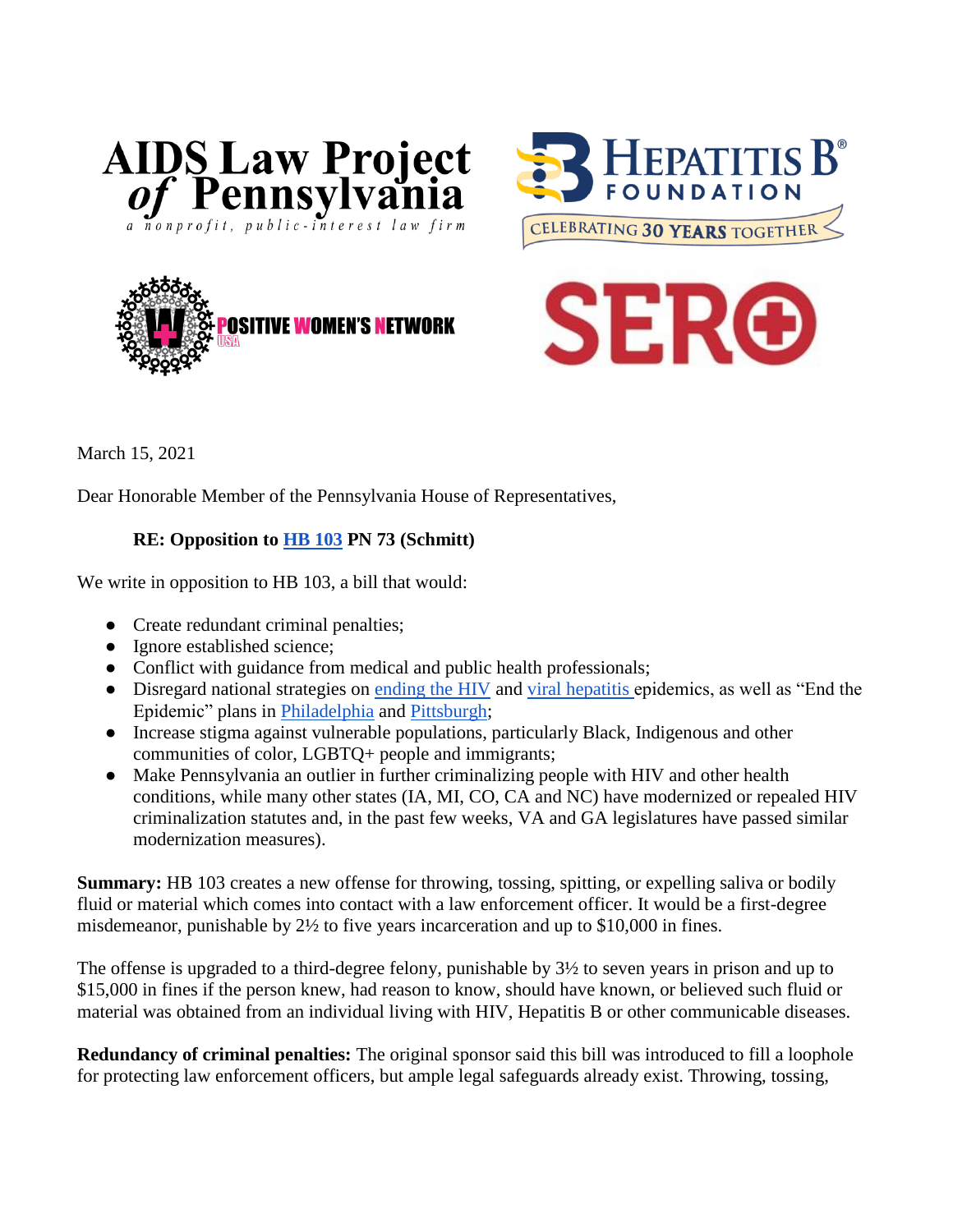spitting, or expelling saliva or bodily fluid or material at law enforcement officers and civilians already carries serious penalties, including:

- [§ 2702 \(a\)\(2\)](https://www.legis.state.pa.us/cfdocs/legis/LI/consCheck.cfm?txtType=HTM&ttl=18&div=0&chpt=27&sctn=2&subsctn=0) Aggravated assault. Felony of the first degree to cause, attempt to cause, or even recklessly cause, an officer serious bodily injury (10 to 20 years in prison; up to \$25,000 in fines).
- $\bullet$  [§ 2702 \(a\)\(3\)](https://www.legis.state.pa.us/cfdocs/legis/LI/consCheck.cfm?txtType=HTM&ttl=18&div=0&chpt=27&sctn=2&subsctn=0) Aggravated assault. Felony of the second degree to cause an officer bodily injury (five to 10 years in prison; up to \$25,000 in fines).

**Ignores the science:** Upgrading the offense to target people living with HIV or Hepatitis B is based on outdated and unscientific fears about disease transmission. In more than 40 years of studying HIV and Hepatitis B, the Centers for Disease Control and Prevention conclusively established that neither [HIV](https://www.cdc.gov/hiv/basics/hiv-transmission/not-transmitted.html) nor [Hepatitis B](https://www.cdc.gov/hepatitis/hbv/bfaq.htm) can be transmitted through saliva. The CDC does not consider [urine or feces](https://www.cdc.gov/hiv/basics/hiv-transmission/body-fluids.html) a risk for HIV transmission.

As HB 103 doesn't require a risk of transmission or proof that transmission occurred, charges could be filed solely on a falsely perceived or negligible risk of harm.

**Disregards national strategies on ending the HIV and viral hepatitis epidemics:** Upgrading the offense just because someone is living with HIV or Hepatitis B disregards America's efforts to end the HIV and viral hepatitis epidemics. The federal [HIV National Strategic Plan](https://www.hiv.gov/federal-response/hiv-national-strategic-plan/hiv-plan-2021-2025) identifies decriminalizing HIV as a means to reduce the stigma and discrimination fueling the epidemic:

*"HIV-specific criminal laws perpetuate HIV-related stigma and discrimination. … Such efforts must ensure that all state and federal criminal laws and policies regarding HIV transmission and prevention are scientifically based and reflect well-tested and effective public health strategies, and that legislators, prosecutors, and people in law enforcement have an accurate understanding of HIV transmission risks."*

Many public health and medical organizations have called for an end to HIV criminalization, including modernizing or repealing statutes with heightened criminal penalties for those living with HIV or other health conditions.<sup>1</sup> The CDC's recent commentary published in *Lancet* [\(January 2021\)](https://www.thelancet.com/journals/lanhiv/article/PIIS2352-3018(20)30333-7/fulltext) makes it clear that "it is time to align with science and consider reforming, rescinding, and revising [HIV criminalization] laws for the sake of people with HIV and for the public's health."

Similarly, the U.S. Department of Health and Human Services [National Viral Hepatitis Strategic Plan](https://www.hhs.gov/sites/default/files/Viral-Hepatitis-National-Strategic-Plan-2021-2025.pdf) calls for "*enforcing current protections that prohibit discrimination against people with viral hepatitis and reexamine state laws that criminalize viral hepatitis and behavior related to viral hepatitis*."

**Increases stigma against other vulnerable populations:** Like HIV, Hepatitis B is a virus affecting our most vulnerable communities in PA, including foreign-born Asian Americans, Pacific Islanders and African immigrants, as well as those impacted by the opioid crisis, those living with HIV and the LGBTQ+ community. These communities, and people living with Hepatitis B already face considerable

 $\overline{\phantom{a}}$ 

<sup>&</sup>lt;sup>1</sup> [American Medical Association,](https://www.seroproject.com/wp-content/uploads/2017/04/AMA-Resolution.pdf) [Association of Nurses in AIDS Care,](https://www.seroproject.com/wp-content/uploads/2017/04/ANAC_PS_Criminalization_December12014.pdf) [Centers for Disease Control & Prevention,](https://www.cdc.gov/nchhstp/dear_colleague/2021/dcl-021121-HIV-Commentary.html) [Council on State and Territorial Epidemiologists,](https://cdn.ymaws.com/www.cste.org/resource/resmgr/ps/positionstatement2020/Interim-20-ID-05_HIV_Final.pdf) [Infectious Disease Society of America,](https://www.seroproject.com/wp-content/uploads/2017/04/HIVMA-IDSA-Communicable-Disease-Criminalization-Statement-Final.pdf) [National Alliance of State](https://www.seroproject.com/wp-content/uploads/2017/04/114641_2011311_NASTAD-Statement-on-Criminalization-Final.pdf)  [and Territorial AIDS Directors,](https://www.seroproject.com/wp-content/uploads/2017/04/114641_2011311_NASTAD-Statement-on-Criminalization-Final.pdf) and [National Association of County and City Health Officials.](https://www.seroproject.com/wp-content/uploads/2017/04/NACCHOStigma-and-Discrimination-Against-Persons-with-Communicable-Diseases.pdf)